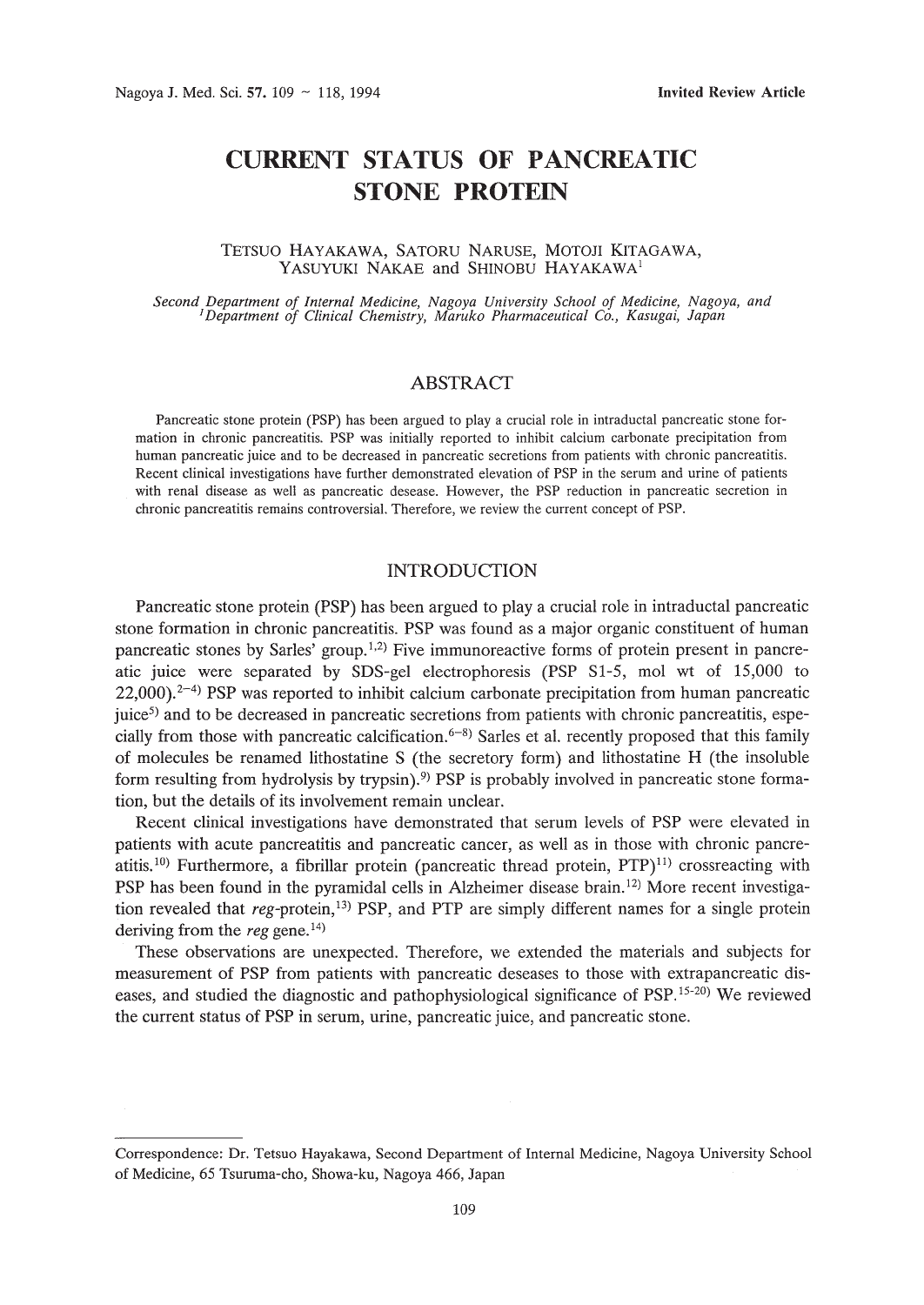#### MEASUREMENT OF PSP

PSP concentration in pancreatic juice and serum has been determined by radial immunodiffusion,<sup>6)</sup> fluorometric immunoassay,<sup>10</sup>) radioimmunoassay,<sup>7</sup> and enzyme immunoassay (EIA).7.15,20,21) Multigner et al. reported that substantially lower levels of PSP were observed in patients with chronic calcifying pancreatitis of different etiologies when compared with those in patients with other pancreatic diseases and controls.6) On the other hand, studies by Schmiegel et al.<sup>10</sup>) and us<sup>21</sup> showed no difference between the different pathologic groups. This discrepancy is partly due to the different specificities of antibodies used in the assay systems.<sup>7)</sup> In these methods, polyclonal antibodies (raised against PSP  $S2-5$ )<sup>7</sup>) and/or one monoclonal antibody (raised against PSP S1, purified from pancreatic stone and called D4-1-21, Immunotech, Marseille, France) were used.<sup>7)</sup> The monoclonal antibody D4-1-21 recognizes the C-terminal part of PSP S1, and the polyclonal antibodies reconize the N-terminal portion of PSP S1.<sup>7)</sup>

We prepared monoclonal antibodies to PSP, characterized them in terms of binding affinity to PSP S1, and PSP S2-S, and designed a one-step sandwich enzyme immunoassay with similar reactivities toward PSP S1 and PSP S2\_S.7,15,20) Furthermore, our proposed method determines PSP in pancreatic juice after dissolving PSP precipitate with an acetate buffer to exclude the influence of PSP S1, precipitation caused by endogenous trypsin activation.<sup>20,21)</sup>

## ORGAN DISTRIBUTION OF PSP

Immonolocalization of PSP in the human digestive tract was reported by Lechene de la Porte et al.22) PSP was markedly present in the zymogen granules and condensing vacuoles of the normal pancreatic acinar cells. No PSP was specifically characterized in the hepatocytes, gastric mucosa, and enterocytes. However, a weak, but specific reaction was found in the secretory granules of Paneth cells. These results in tissue distribution of PSP are in good agreement with serum PSP levels in nonpancreatic diseases. Our preliminary measurements of serum PSP levels after total pancreatectomy suggest the extrapancreatic origin of PSP, because serum PSP was reduced, but did not fall below the lower normal limit. Gross et al.<sup>11</sup>) reported the tissue distribution of pancreatic thread protein (PTP), strongly suggested to be an identical protein to  $PSP^{3,4,14}$  Human pancreatic thread protein appeared to have remarkable specificity for the normal human pancreas, and was not detected in three pancreatic adenocarcinoma extracts or 100 sera from normal blood donors.<sup>11)</sup> Watanabe et al.<sup>14</sup>) noticed that the amino acid sequence encoded by the human *reg* gene contained the sequence of PSP and PTP, and concluded that the three proteins are just different names for a single protein existing in several molecular forms, but deriving from the *reg* gene. They also examined the *reg* mRNA in various normal human tissue. The *reg* mRNA was detected in the pancreas at a high level and in the gastric mucosa and kidney at lower levels, but not in the liver, spleen, brain, thyroid gland, submandibular gland, esophageal mucosa, rectal mucosa, or lymphocytes. 14)

## PSP IN SERUM

## $Normal$  *Range of Serum PSP*

Serum PSP in controls (n=37) varied from *2S.2* to 161.1 ng/mL with a mean of 78.6 ng/mL and  $95\%$  range (mean  $\pm$  2SD=15.0 to 142.2 ng/mL) in our study.<sup>16</sup> Serum PSP levels of more than 142.2 ng/mL were considered abnormally high, and those less than *1S.0* were considered abnormally low. Schmiegel et  $al^{10}$ ) set the cutoff line for normal serum PSP values, giving the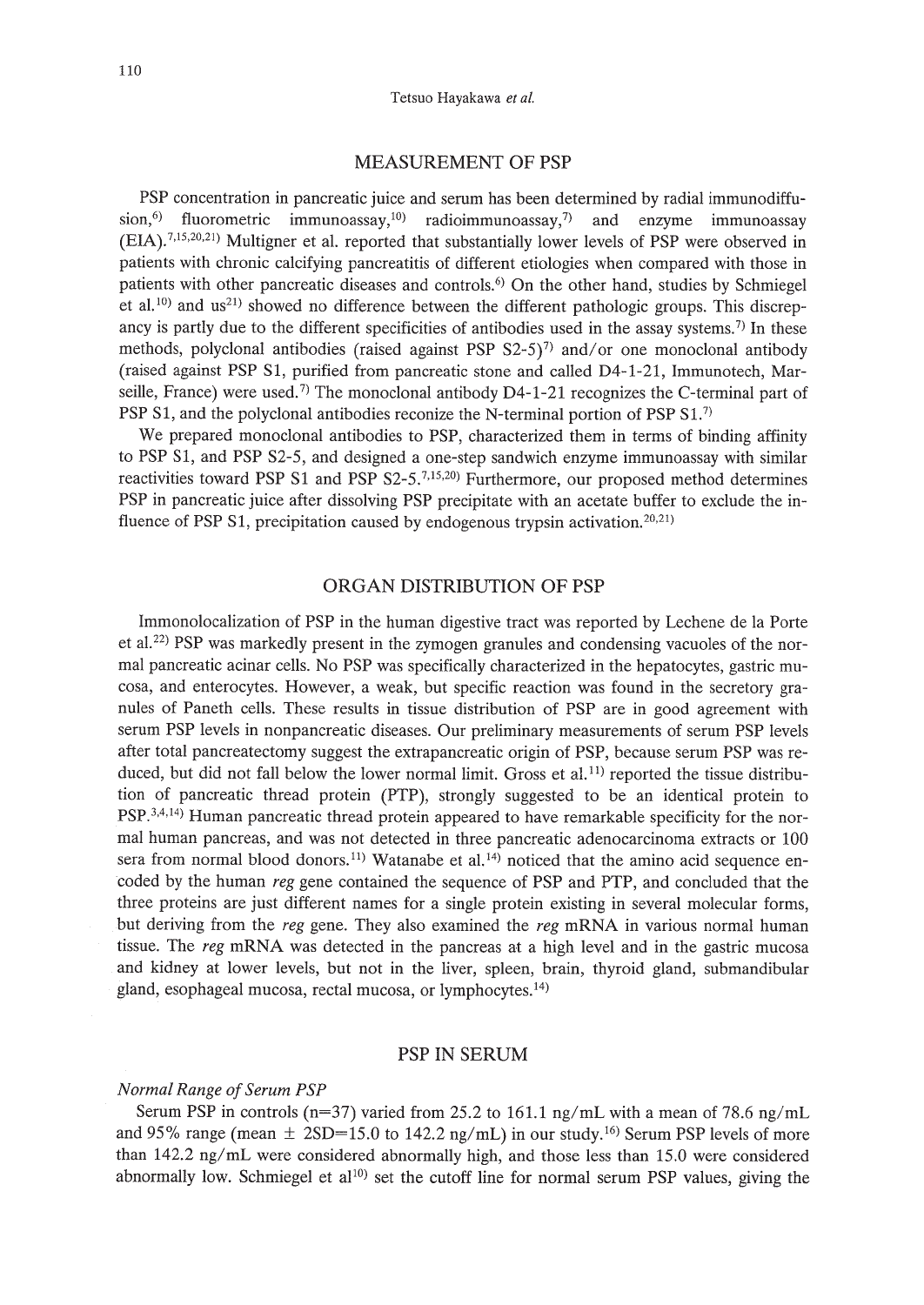95th percentile of the control group consisting of 68 normal blood donors, at 700 ng/ml. Their cutoff level was several times higher than ours. 16) The reason for the different in the serum levels is unclear. It may be partly due to different affinities of antibodies used in the assay systems or to differences in the subjects studied.

#### *Serum PSP in Pancreatic Diseases (Fig.* i)

In our previous study<sup>16)</sup> serum PSP in acute pancreatitis (mean  $\pm$  SD=1075.4  $\pm$  2849.1 ng/ mL) was significantly higher than that of the controls (78.6  $\pm$  31.8 ng/mL, p < 0.01), chronic pancreatitis (156.8  $\pm$  82.8 ng/mL, p < 0.05), and pancreatic cancer (148.4  $\pm$  68.8 ng/mL, p  $<$  0.05). There was no low PSP value in pancreatic diseases. Frequencies of abnormally high PSP values were 78.8% in acute pancreatitis, 43.8% in chronic pancreatitis, and 42.3% pancreatic cancer. Elevation of serum PSP tended to be greater in severe acute pancreatitis (3188.7  $\pm$ 5975.4 ng/mL, n=7) than in milder acute pancreatitis (785.7  $\pm$  474.4 ng/mL, n=29), but not significantly. In chronic pancreatitis there was no significant difference in serum PSP levels between calcified (157.2  $\pm$  87.9 ng/mL, n=14) and noncalcified (156.5  $\pm$  81.2 ng/mL, n=18) pancreatitis. Location of tumor in pancreatic cancer did not affect serum PSP levels between head and body-tail cancer (140.6  $\pm$  62.0 ng/mL, n=16 vs 160.8  $\pm$  80.5 ng/mL, n=10, respectively).

In contrast to PSP in pancreatic secretions, serum PSP levels in pancreatic diseases were higher than those in controls, but the difference from controls reached statistical significance only in acute pancreatitis in our study.<sup>16)</sup> Schmiegel et al.<sup>10</sup> also noted the serum PSP elevation in the majority of acute  $(80\% \text{ of } 20)$  and chronic  $(60\% \text{ of } 66)$  pancreatitis patients and in pancreatic cancer (36% of 25) patients. Their results of PSP levels of every pancreatic disease group differed significantly ( $p \leq 0.001$ ) from those of normal blood donors.



Fig. 1. Serum pancreatic stone protein in pancreatic diseases. Dotted lines indicate normal range of serum PSP obtained from controls, and vertical bar shows mean of the disease group.<sup>16)</sup>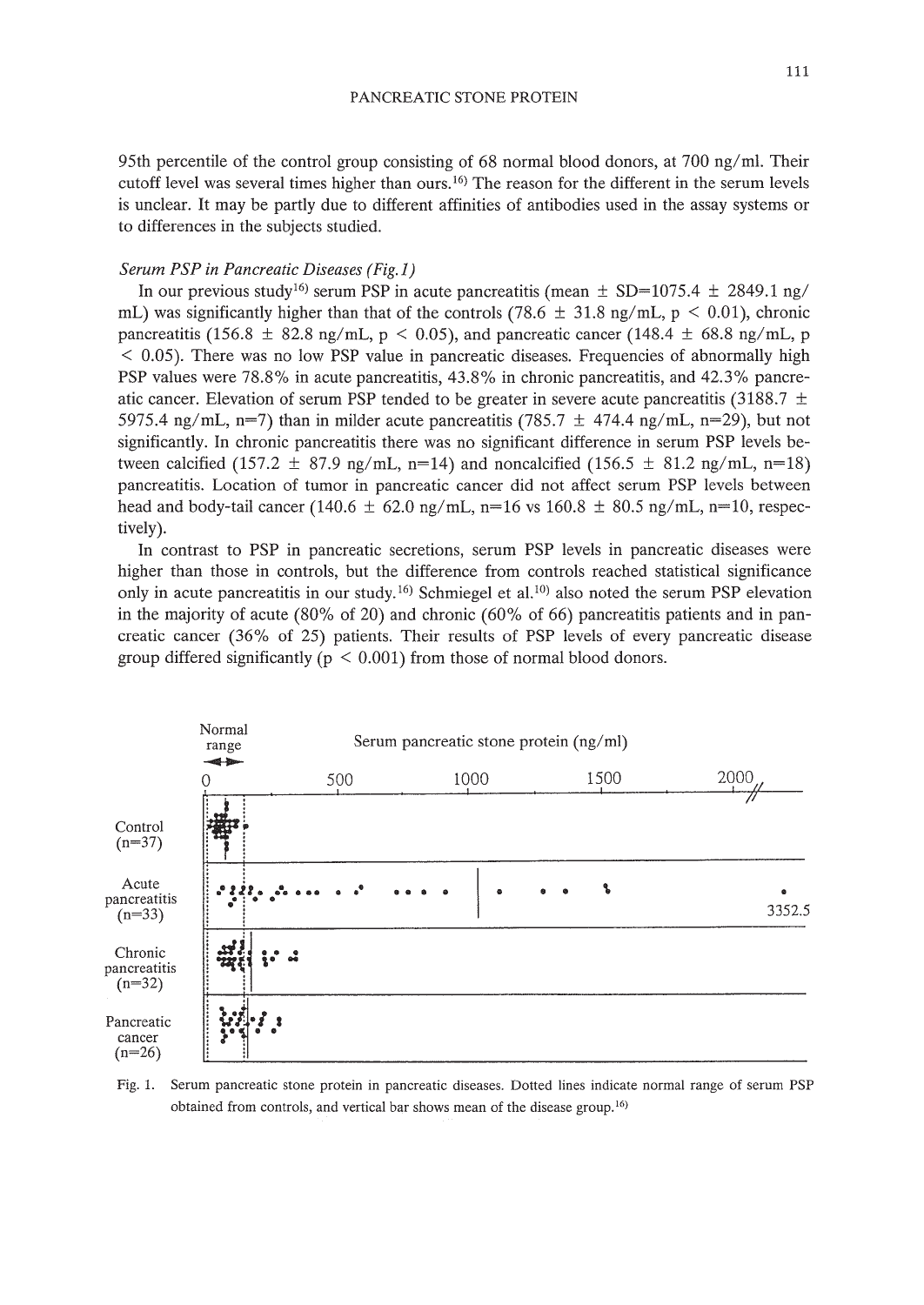## *Serum PSP in Nonpancreatic Diseases*

Serum PSP levels in patients with chronic renal failure under hemodialysis  $(1796.0 \pm 1492.9$  $ng/mL$ ) were significantly ( $p < 0.05$ ) higher than those in patients of all other disease groups, except acute pancreatitis, and all levels exceeded the upper normal limit of our previous study.16) Serum PSP levels in other nonpancreatic diseases did not differ from that of the controls. The mean levels and frequencies of the abnormally high values of serum PSP were 134.7 ± 56.3 ng/mL and 33.3% in 15 patients with gastric cancer, 129.8 ± 148.5 *ng/mL* and 18.2% in 11 with gallstone, 170.5 ± 123.6 *ng/mL* and 38.5% in 13 patients with liver cirrhosis, 106.4  $\pm$  46.2 ng/mL and 16.6% in 12 noninsulin-dependent diabetics, and 107.7  $\pm$ *64.9 ng/mL* and 11.1% in 9 patients with peptic ulcer, respectively. There were no abnormally low serum PSP values in patients with nonpancreatic diseases, either.

There have been no comparable data on serum levels of PSP in nonpancreatic diseases. Chronic renal failure under hemodialysis revealed the highest PSP values in all disease groups, including acute pancreatitis. This suggests that serum PSP levels are influenced by renal diseases as well as pancreatic diseases.

## *Molecular Form ofPSP in Serum*

Cation exchange chromatograpy of patient sera on Mono S (HR *SIS),* followed by the EIA of column fractions, was performed to characterize the molecule form of PSP.<sup>15)</sup> An elution pattern for PSP of serum from a pancreatic cancer patient (serum PSP 2,340 ng/ml) is shown in Fig. 2A. Two peaks of immunoreactive PSP were observed. The major peak of immunoreactive PSP was eluted in a position corresponding to that of PSP S2-5. The minor peak of immunoreactive material was eluted at a position consistent with that of PSP S1. An elution pattern for PSP of serum from an acute pancreatitis patient (serum PSP 1,731 *ng/ml)* in shown in Fig. 2B.



Fig. 2. Cation exchange (Mono S) chromatography of human serum. A: Pancreatic cancer (PSP value 2,340 ng/ ml). B: Acute pancreatitis (PSP value 1,731 ng/ml). Closed circles and dotted line indicate amounts of immunoreactive PSP. Solid line means optical density (OD) at 280 nm.<sup>15)</sup>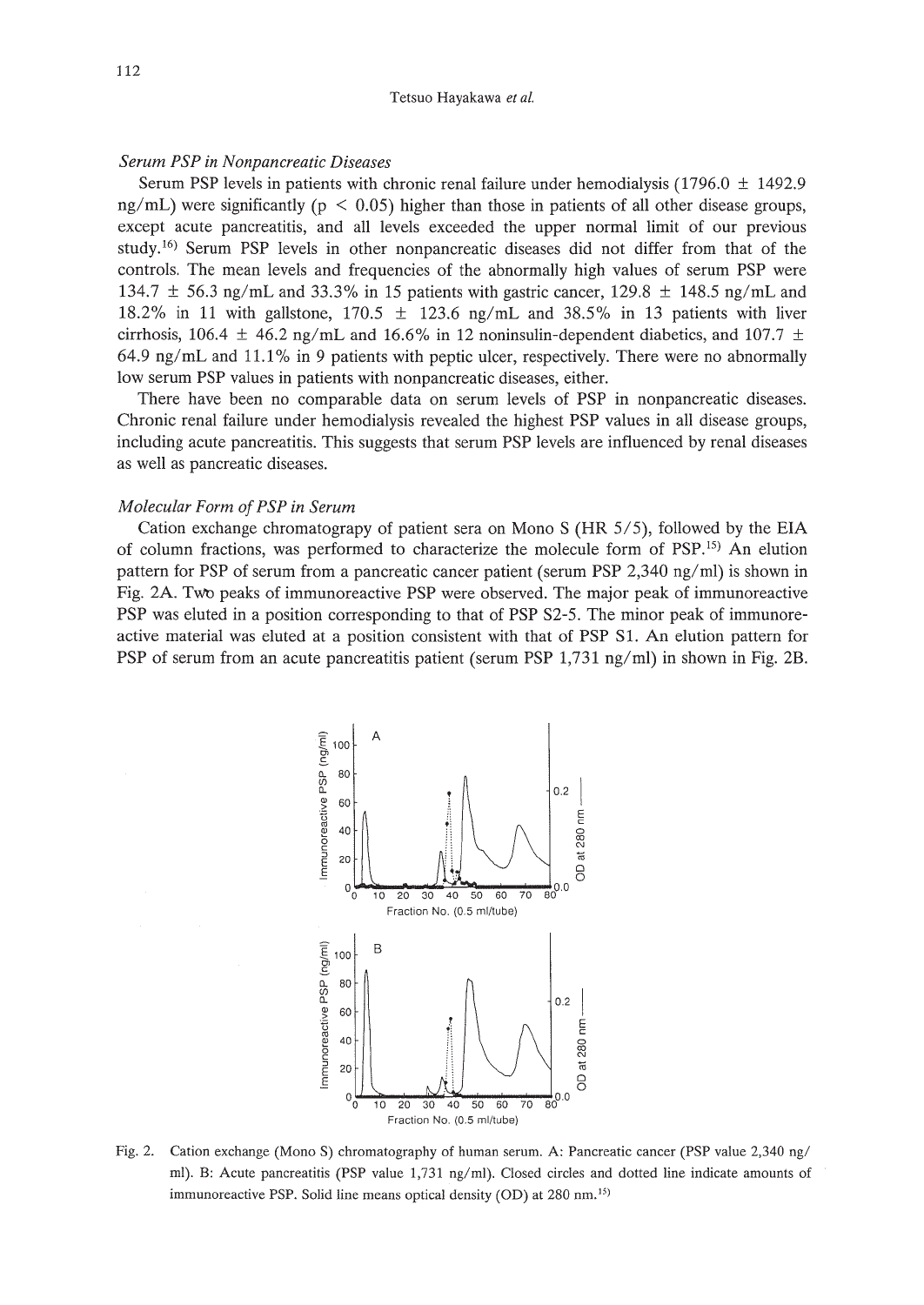A single peak of PSP S2-5 was observed. Similar results were obtained in serum from one patient each with chronic pancreatitis (serum PSP 731 ng/ml), pancreatic cancer (serum PSP 1,836 ng/ml), and acute pancreatitis (serum PSP 3,250 ng/ml).

In sera from a chronic pancreatitis patient and acute pancreatitis patient, the immunoreactivity consists of only PSP S2-5, but in serum from a patient with pancreatic cancer, an immunoreactive fraction appears at the position corresponding to that of PSP Sl in addition to the PSP S2-5 fraction. The PSP Sl may indicate that PSP S2-5 was cleaved by proteinase. Therefore, the finding of PSP S1 in serum reflects the activation of proteinase in the pancreatic juice or pancreas. The mechanism of production of PSP Sl is not clear at present, and requires further study. Differential measurement of PSP S2-5 and PSP Sl may offer pathophysiological information; that is, elevation of PSP S1 in serum suggests activation of proteinases in the pancreatic juice or pancreas.

## PSP IN URINE

## *Renal Lithostatine*

The mRNA molecules for PSP were detected predominantly in the pancreas and at lower levels in the gastric mucosa and the kidney.<sup>14)</sup> Verdier et al.<sup>23</sup> recently reported the presence of lithostathine-like immunoreactivity (renal lithostathine) in the urine of healthy subjects and in renal stones. They suggested that the immunocytochemistry of the kidney sections indicated that the protein is localized in the cells of the proximal tubules and thick ascending limbs of the Henle's loops and that renal lithostathine inhibits  $CaCO<sub>3</sub>$  crystal growth in vitro.<sup>23)</sup> However, the concentrations and molecular form of renal lithostathine in human urine have not yet been determined. Therefore, we determined the immunoreactive PSP levels in human urine and studied its molecular forms.

When human urine was analyzed by Mono S cation exchange chromatography, one peak of immunoreactive PSP was detected. This peak was eluted at the position corresponding to that of PSP S2-5.<sup>17</sup>) This suggests that urine PSP is similar to PSP S2-5 in ionic properties. However, Verdier et al.<sup>23)</sup> reported that renal lithostathine showed differences in molecular weight and immunoreactivity to antisera from the pancreatic protein, demonstrating that the proteins differed structurally by at least one epitope. We purified urine PSP from human urine and characterized some of its properties. The electrophoretic pattern of urine PSP was similar to that of PSP S2-5 moved more slowly. To clarify the reasons for this slower mobility, urine PSP was digested by trypsin, which split off glyco-undecapeptide from PSP S2-5. Then we analyzed the digested urine PSP for its N-terminal sequence (22 first amino acid) on SDS-PAGE and Mono S column chromatography. The N-terminal sequence (12 first amino acid) of urine PSP was the same as that of PSP  $S2-5$ .<sup>17)</sup> These results suggest that urine PSP and PSP  $S2-5$  have the same amino acid sequence and that the difference between the proteins is due to the variation in the carbohydrate side chain located at the fifth amino acid (threonine).<sup>24)</sup>

#### *Comparison ofPSP Levels in Paired Sera and Urines*

Paired samples of serum and urine were obtained from four normal volunteers and nine patients in the intensive care unit (ICU). The concentrations of PSP in urine and sera are summarized in Table 1. The PSP values of the patients in the ICU were significantly ( $p < 0.05$ ) higher than those of the normal subjects.<sup>17)</sup> The concentration of PSP in urine was higher than that of each correspondingly paired serum (Table 1).<sup>17)</sup> These data suggest that urine PSP is different from PSP S2-5 and is synthesized and/or modified in the kidney and possibly secreted in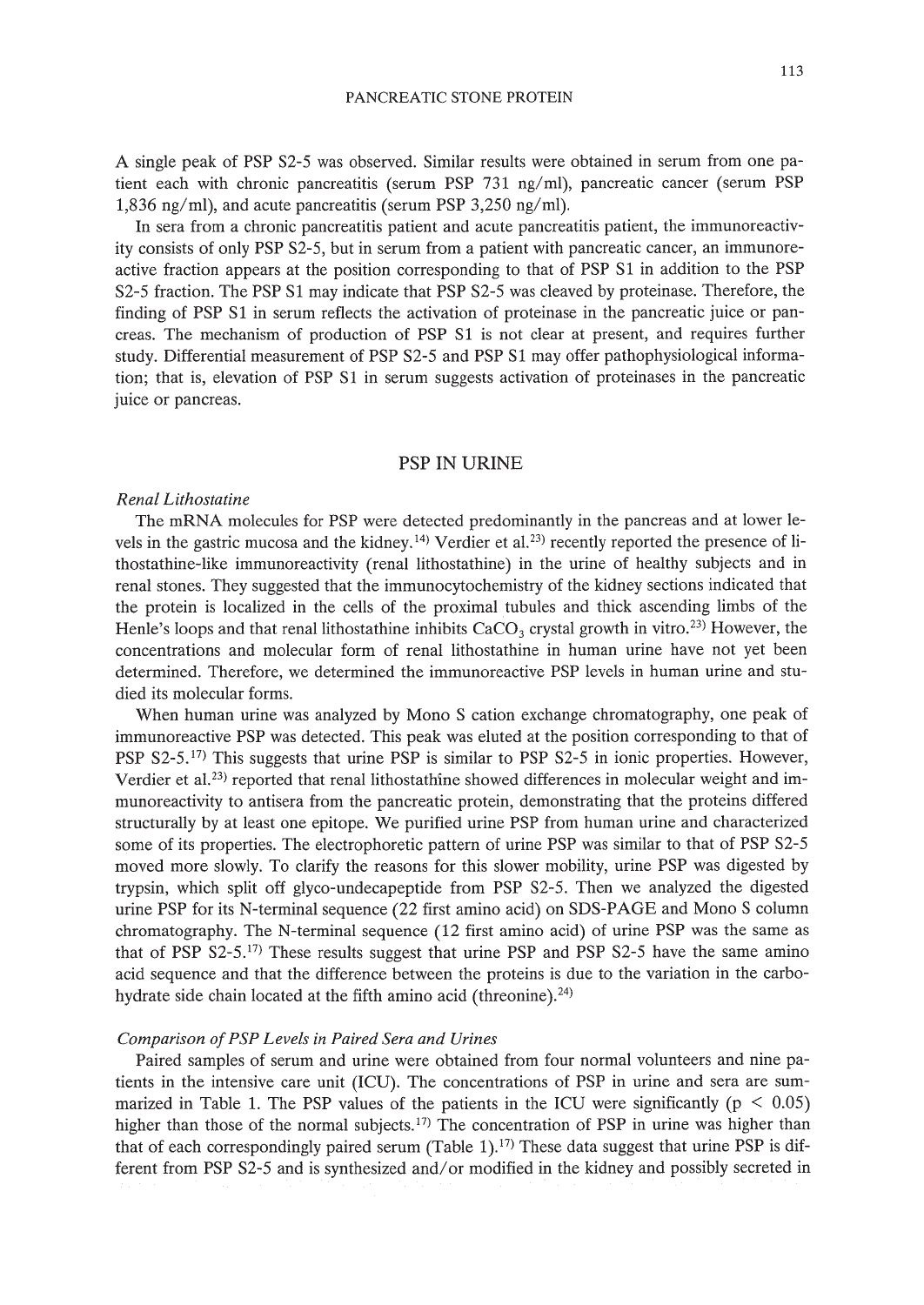part from the renal tubules into urine. Further study would be required to identify the sites of urine PSP synthesis or modification.

|                                 | PSP concentration |         |                |  |
|---------------------------------|-------------------|---------|----------------|--|
|                                 | Serum             | Urine   |                |  |
| Subject                         | (ng/ml)           | (ng/ml) | $(mg/g \ CRN)$ |  |
| Healthy subject A               | 54                | 172     |                |  |
| B                               | 30                | 40      |                |  |
| C                               | 48                | 145     |                |  |
| D                               | 67                | 123     |                |  |
| Cardiac insufficiency           | 718               | 3,890   | 6,660          |  |
| Perforation of large intenstine | 1,170             | 13,600  | 29,900         |  |
| Myocardial infraction           | 1,560             | 16,500  | 45,700         |  |
| Carcinoma of the esophagus      | 385               | 4,380   | 6,640          |  |
| Cancer of the pancreas          | 263               | 800     | 2,500          |  |
| Acute cardiac insufficiency     | 2,910             | 38,200  | 27,400         |  |
| Aneurysm of the abdominal aorta | 2,100             | 36,400  | 36,400         |  |
| Angina pectoris                 | 526               | 7,300   | 29,700         |  |
| Intestinal obstruction          | 1,260             | 11,000  | 33,100         |  |

Table 1. PSP Concentration in Urine and Sera of Healthy Subjects and Patients in ICU<sup>17)</sup>

#### *Correlation with Other Factors*

Random urine samples obtained from patients with various diseases were measured for PSP, N-acetylglucosaminidase (NAG), and amylase, and BVN and serum creatinine were determined for the correspondingly paired sera. Urine PSP values correlated with urine NAG  $(r=0.354, r=0.354)$  $n=111$ ) but not with urine amylase ( $r=0.032$ ,  $n=119$ ), BUN( $r=0.187$ ,  $n=109$ ) and serum creatinine ( $r=0.074$ ,  $n=110$ ). The distribution of urine PSP values in the subjects with high NAG values (between 5 to 10 U/1 and up to U/1) showed a different pattern from that in the subjects with low NAG values (less than 5 U/1).<sup>17)</sup>

The correlation between urine PSP and NAG suggests a relationship between urine PSP and damage in the renal tubule. In contrast, insignificant correlation between urine PSP and BVN or serum creatinine indicates that most of the urine PSP is not regulated by glomerular filtration. In order to evaluate the clinical usefulness of this urine PSP assay, more assays dealing with samples from patients with renal diseases would be required.

## PSP **IN** PANCREATIC JUICE

## *PSP Levels in Pancareatic Juice from Patients with and without Pancreatic Disease*

Pancreatic stone protein (PSP) is secreted with the normal pancreatic secretion and probably accounts for up to 10% of the secretory protein. It is also an inhibitor of calcium carbonate crystal growth and possibly involved in stabilization of pancreatic juice.<sup>4-6)</sup> Multinger et al.<sup>6)</sup> reported that PSP concentrations quantitated by radial immunodiffusion with a polyclonal antiserum immunized with PSP isolated from pancreatic stones were markedly decreased in most pancreatic secretions derived from patients with chronic pancreatitis when compared with controls.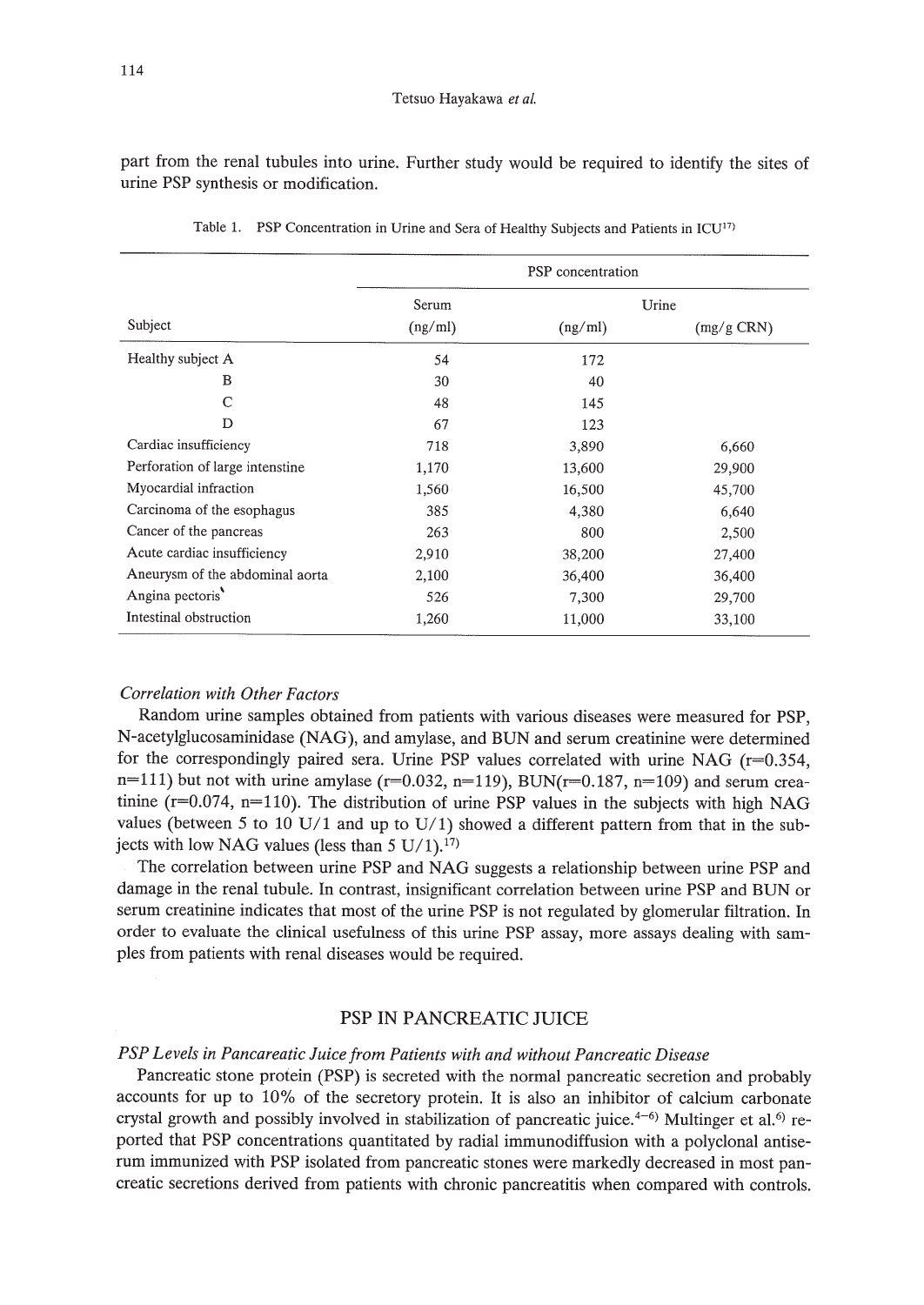They hypothesized that the decreased PSP levels observed could be a key factor in the growth of calcium carbonate crystals and stone formation during the course of chronic calcifying pancreatitis.<sup>6)</sup> However, Schmiegel et al.<sup>10)</sup> could not confirm significant differences of PSP concentrations determined in pancreatic secretions either from patients with chronic pancreatitis, pancreatic cancer, or nonpancareatic diseases. They used an antigen-inhibition fluorometric immunoassay (FIA) using a commercially available monoclonal antibody D4-1-21 from Immunotech, France. Provansal Cheylan et al.<sup>17</sup> also failed to find a significant difference in PSP concentrations in pancreatic juice between patients with chronic calcifying pancreatitis and other diagnostic groups when the PSP concentrations were measured by radioimmunoassay using the monoclonal antibodies to PSP extracted from pancreatic stone, D4-1-21 and 2E7. However, decreased PSP concentrations were found in chronic calcifying pancreatitis patients when compared with other diagnostic groups when a sandwich enzyme-linked immunosorbent assay (ELISA) using monospecific polyclonal antibodies to the secretory form of PSP (PSP S) were applied for PSP determination in pancreatic juice.<sup>7)</sup>

We could not confirm a significant reduction of PSP in pancreatic secretions in either calcified (mean  $\pm$  SE=111  $\pm$  30  $\mu$ g/ml, 240  $\pm \mu$ g/mg protein, n=6) or noncalcified (305  $\pm$  133, 970  $\pm$  470, n=13) chronic pancreatitis when compared with controls (85  $\pm$  23, 340  $\pm$  160,  $n=16$ ).<sup>21)</sup> Our enzyme immunoassay for PSP has similar reactivities to PSP S1 and PSP S2-5. Furthermore, we measured PSP after dissolving insoluble PSP Sl (if present in pancreatic juice) with acetate buffer, pH 4.0.

#### *Elution Pattern ofPSP in Human Pancreatic and Duodenal Juices on HPLC*

Human pancreatic juice was diluted and subjected to Mono S cation exchange chromatography. A single peak of immunoreactive PSP was usually eluted in a position corresponding to that of PSP S2-5 (Fig.3A).<sup>15,20)</sup> When human pancreatic juice (2.0 ml) was analyzed immediately after addition of trypsin (640  $\mu$ l, 10 mg/ml), a peak of PSP S2-5 disappeared and a single peak of immunoreactive PSP was observed at a position consistent with that of PSP Sl (Fig.3B). After 1-h incubation, a single peak was observed again at the position of PSP S1 (Fig.3C). In a duodenal juice sample, a single peak of PSP Sl was observed, as in trypsin-added pancreatic juice (Fig.  $3D$ ).<sup>20</sup>

### *Influence of Precipitated PSP S1 on PSP Assay*

In a preliminary attempt to obtain precipitated PSP Sl, we incubated pancreatic juice at 37 °C for 5 h, but no precipitate was detected. When pancreatic juice was incubated with high concentration of trypsin for 1 h, the PSP level tended to be underestimated because of precipitation of PSP Sl. This underestimation can be prevented to a minimal level when the precipitate is solubilized in acidic pH and then PSP is assayed as in our previous studies. $20,21$ )

## PSP **IN** PANCREATIC STONE

Protein analysis of intraductal precipitates and calculi is important to elucidate the mechanism of stone formation in chronic pancreatitis. We revealed immunoreactivities of PSP, lactoferrin, and human cationic trypsin in protein extracts of pancreatic stone from patients with chronic calcified pancreatitis (Table 2)<sup>25)</sup> (unpublished data). On immunostaining of pancreatic stone using an immunogold technique and scanning electron microscopy the immunoreactivity of PSP was observed diffusely in both the amorphous protein of the center of the stone and the concentric laminar layer of the periphery. The immunoreactivity of trypsin, on the other hand, was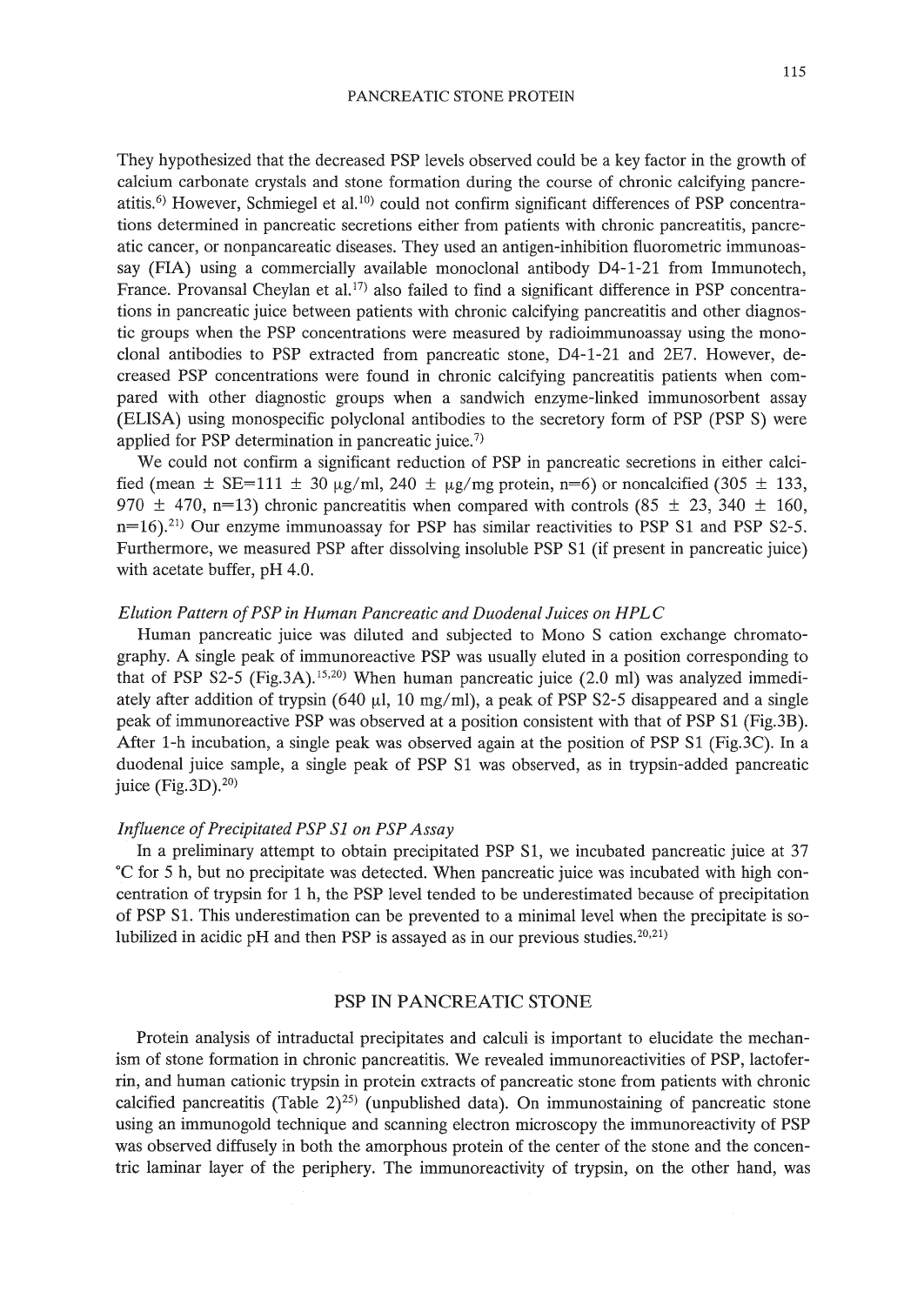

Fig. 3. Cation exchange (Mono S) chromatography of human pancreatic juice and duodenal juice. A: Pancreatic juice (PSP S2-5 content 116 µg). B: Pancreatic juice + trypsin (immediately after) (PSP S1 content 114 µg). C: Pancreatic juice + trypsin (after 1 h) (PSP S1 content 101 µg). D: Duodenal juice (PSP S1 content 7 µg). Closed circles and solid line indicate amounts of immunoreactive PSP. Dotted line indicates optical density (OD) at 280 nm. Each fraction was collected at 0.5 ml/tube.<sup>20)</sup>

Table 2. Protein Contenst of Pancreatic Stone in Chronic Pancreatitis

| Patient   | Stone<br>size | Protein<br>$(\mu$ g/mg stone) | <b>PSP</b><br>$(ng/\mu g$ protein) | Lactoferrin<br>$(ng/\mu g$ protein) | Trypsin<br>$(ng/\mu g$ protein) |
|-----------|---------------|-------------------------------|------------------------------------|-------------------------------------|---------------------------------|
| YA        | small         | 29                            | 419                                |                                     | 12                              |
| SN        | small         |                               | 291                                | 0                                   |                                 |
| MU        | mixed         | 6                             | 105                                | $\theta$                            | 42                              |
| H1        | small         | 4                             | 31                                 | 0                                   |                                 |
| <b>NM</b> | small         | 4                             | 10                                 | 0.1                                 | 22                              |
| KK        | large         | 11                            | 225                                | $\theta$                            | 6                               |
| SU        | large         | 9                             | 92                                 | 3                                   | 10                              |
| <b>KS</b> | mixed         |                               | 19                                 | 0                                   | 12                              |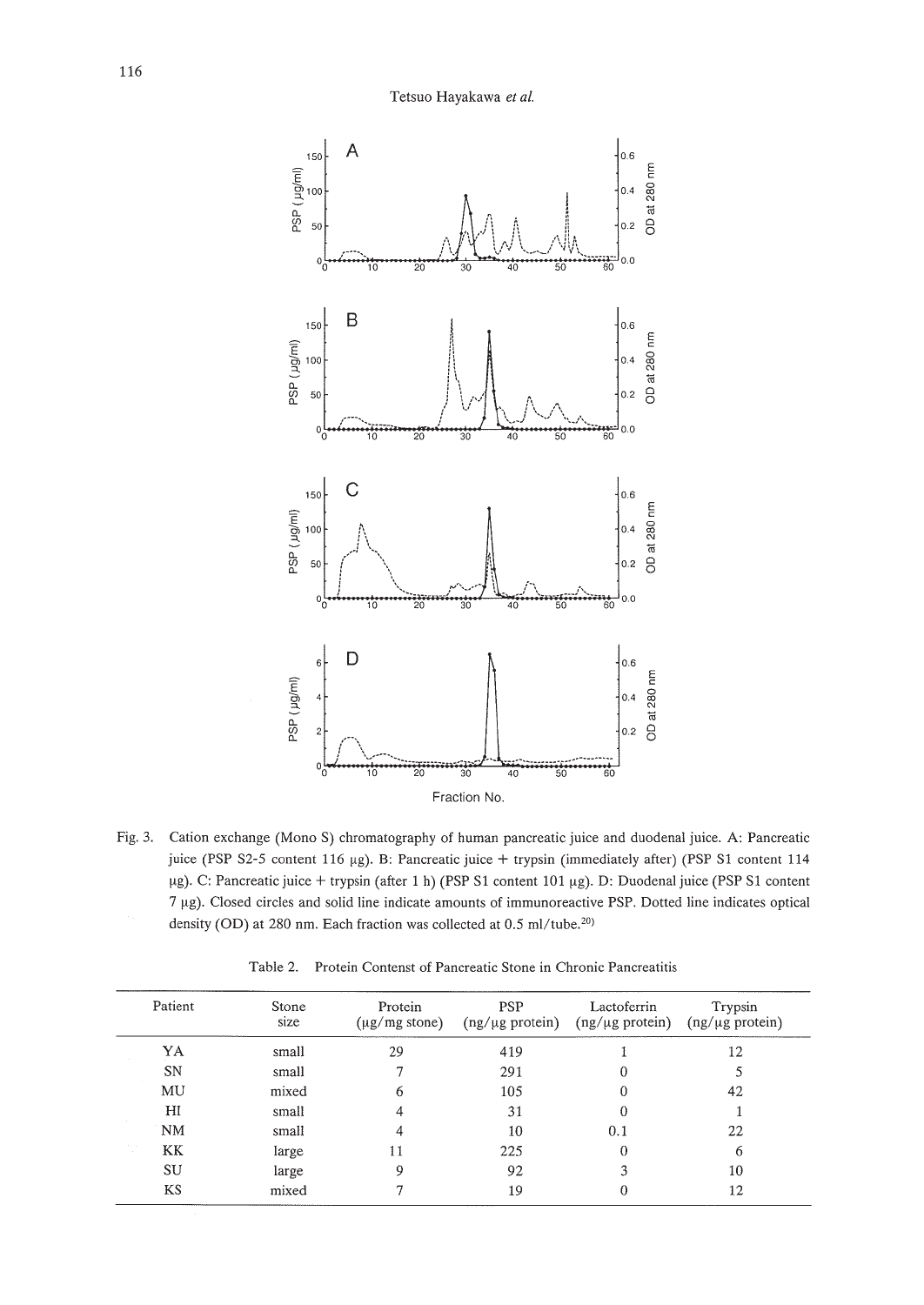detected more densely in the amorphous portion of the center than in the concentric laminar layer of the periphery.28) These results suggest that the presence of trypsinogen in pancreatic stone is not due to coprecipitation or adsorption of pancreatic enzymes but that trypsinogen is involved more closely in an initial step of intraductal precipitate formation than in a subsequent step of stone formation. Diffuse distribution of PSP is involved in both the initial step of intraductal precipitate formation and the subsequent step of stone formation in the pancreatic duct.

### **CONCLUSION**

Our previous data suggest that major molecular forms of PSP are PSP S2-5 in the pancreatic secretions because only one peak of PSP was identified at the position corresponding to that of PSP S2-5 when PSP was analyzed on cation exchange (Mono S) chromatography.<sup>15,20</sup>) Elution patterns of serum PSP usually demonstrate one peak consistent with that of PSP S2-5 when sera with elevated PSP were analyzed on the chromatography.<sup>15)</sup> A few sera obtained from patients with pancreatic carcinoma or severe acute pancreatitis demonstrated a major peak of PSP S2-5 with a concurrent minor peak of PSP S1. Chromatopatterns of urine PSP showed a major peak of PSP S2-5 with or without a minor peak of PSP that was eluted at the position slower than that corresponding to that of PSP  $S1$ .<sup>[7]</sup> Therefore, our present assay using the monoclonal antibody recognizing PSP Sl and PSP S2-5 in a similar extent can be considered to reflect changes of PSP S2-5 in the pancreatic juices in chronic pancreatitis as well as in controls. However, on rare occasion of pancreatic cancer or severe acute pancreatitis, PSP S2-5 in the pancreatic juices can be converted, in part, to PSP S1 probably by intraductal premature activation of trypsinogen to trypsin. The same is also probably true of chronic pancreatitis, since intraductal activation of trypsinogen has been reported prior to recurrent attacks of pancreatitis.26) Therefore, even if the premature activation of trypsin occurs more frequently than we expect and soluble PSP S2-5 is subsequently converted, in part, to insoluble PSP Sl, PSP levels in the pancreatic secretions, determined even by the assay specific to PSP S2-5, are probably not reduced in chronic pancreatitis. From our previous results the major or sole PSP constituent must be PSP S2-5, but not PSP Sl in pancreatic secretion, urine, and serum from subjects with usual forms of pancreatic diseases.<sup>15,20</sup>)

### ACKNOWLEDGEMENTS

This study was supported, in part, by a grant for the Intractable Pancreatic Disease Research Committee of the Health and Welfare Ministry of Japan.

## **REFERENCES**

- 1) De Caro A., Lohse J., Sarles H.: Characterization of a protein isolated from pancreatic calculi of men suffering from chronic calcifying pancreatitis. *Biochem. Biophys. Res. Commun.*, 87, 1176-1182 (1979).
- 2) De Caro A., Multinger L., Lafont H., Lombarbo D., Sarles H.: The molecular characteristics of human pancreatic acidic phosphoprotein that inhibits calcium carbonate crystal growth. *Biochem.* J., 222, 669-677 (1984).
- 3) Montalto G., Bonicel J., Multinger L., Rovery M., Sarles H., De Caro A.: Partial amino acid sequence of human pancreatic stone protein, a novel pancreatic secretory protein. *Biochem. J.*, 238, 227-232 (1986).
- 4) De Caro A., Bonicel J.J., Rouimi P., De Caro J.D., Sarles H., Rovery M.: Complete amino acid sequence of an immunoreactive form of human pancreatic stone protein isolated from pancreatic juice. *Eur.* J. *Biochem.,* 168,201-207 (1987).